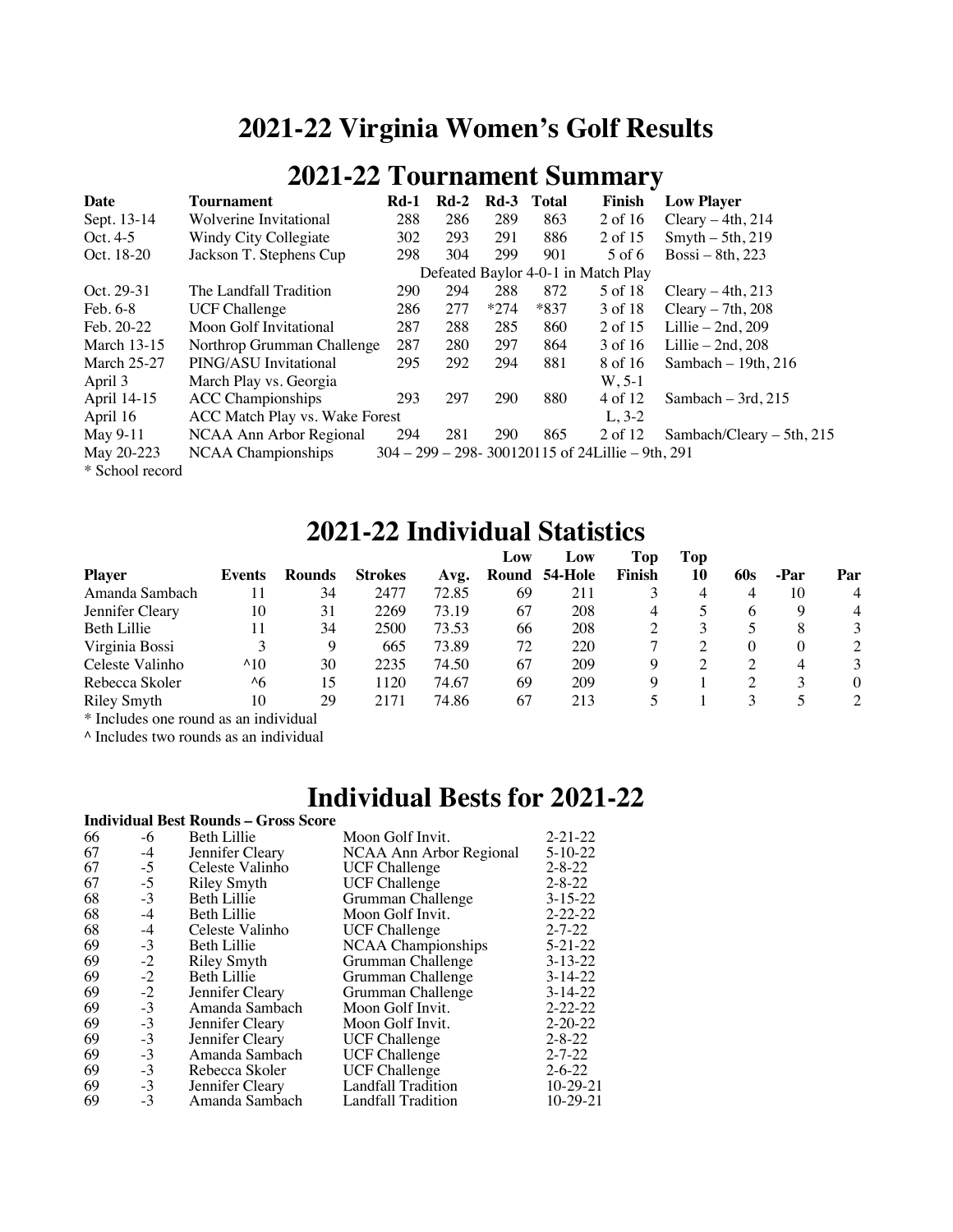| 69                                   | $-3$                                         | <b>Riley Smyth</b>                                          | Windy City Collegiate     | $10-5-21$     |
|--------------------------------------|----------------------------------------------|-------------------------------------------------------------|---------------------------|---------------|
| 69                                   | $-2$                                         | Rebecca Skoler                                              | Wolverine Invitational    | $9 - 13 - 21$ |
| 69                                   | $-2$                                         | Celeste Valinho                                             | Wolverine Invitational    | $9 - 13 - 21$ |
| 69                                   | $-2$                                         | Amanda Sambach                                              | Wolverine Invitational    | $9 - 13 - 21$ |
| 70                                   | $-1$                                         | Celeste Valinho                                             | NCAA Ann Arbor Regional   | $5 - 11 - 22$ |
| 70                                   | $-1$                                         | Amanda Sambach                                              | NCAA Ann Arbor Regional   | $5-10-22$     |
| 70                                   | $-1$                                         | <b>Beth Lillie</b>                                          | NCAA Ann Arbor Regional   | $5 - 10 - 22$ |
| 70                                   | $-2$                                         | Amanda Sambach                                              | <b>ACC</b> Championships  | $2 - 14 - 22$ |
| 70                                   |                                              | Amanda Sambach                                              | PING/ASU Invitational     | $3 - 27 - 22$ |
| 70                                   |                                              | <b>Riley Smyth</b>                                          | PING/ASU Invitational     | $3 - 26 - 22$ |
| 70                                   |                                              | Amanda Sambach                                              | Moon Golf Invit.          | $2 - 20 - 22$ |
| 70                                   |                                              | Rebecca Skoler                                              | <b>UCF Challenge</b>      | $2 - 8 - 22$  |
| 70                                   | $-2$<br>$-2$<br>$-2$<br>$-2$<br>$-2$<br>$-2$ | Rebecca Skoler                                              | <b>UCF Challenge</b>      | $2 - 7 - 22$  |
| 70                                   |                                              | Beth Lillie                                                 | <b>UCF Challenge</b>      | $2 - 8 - 22$  |
| 70                                   | $-2$                                         | Celeste Valinho                                             | <b>UCF Challenge</b>      | $2 - 8 - 22$  |
| 70                                   | $-2$                                         | Jennifer Cleary                                             | Landfall Tradition        | $10-31-21$    |
| 70                                   | $-1$                                         | Jennifer Cleary                                             | Wolverine Invitational    | $9 - 14 - 21$ |
|                                      |                                              |                                                             |                           |               |
|                                      |                                              | <b>Individual Best Rounds - vs. Par</b>                     |                           |               |
| $-6$                                 | 66                                           | <b>Beth Lillie</b>                                          | Moon Golf Invit.          | $2 - 21 - 22$ |
| $-5$                                 | 67                                           | Celeste Valinho                                             | <b>UCF Challenge</b>      | $2 - 8 - 22$  |
| $-5$                                 | 67                                           | <b>Riley Smyth</b>                                          | <b>UCF Challenge</b>      | $2 - 8 - 22$  |
| $-4$                                 | 67                                           | Jennifer Cleary                                             | NCAA Ann Arbor Regional   | $5 - 10 - 22$ |
| $-4$                                 | 68                                           | Beth Lillie                                                 | Moon Golf Invit.          | $2 - 22 - 22$ |
| $-4$                                 | 68                                           | Celeste Valinho                                             | <b>UCF Challenge</b>      | $2 - 7 - 22$  |
|                                      | 69                                           | Beth Lillie                                                 | NCAA Championships        | $5 - 21 - 22$ |
|                                      | 68                                           | Beth Lillie                                                 | Grumman Challenge         | $3 - 15 - 22$ |
|                                      | 69                                           | Amanda Sambach                                              | Moon Golf Invit.          | $2 - 22 - 22$ |
|                                      | 69                                           | Jennifer Cleary                                             | Moon Golf Invit.          | $2 - 20 - 22$ |
|                                      | 69                                           | Jennifer Cleary                                             | <b>UCF Challenge</b>      | $2 - 8 - 22$  |
|                                      | 69                                           | Amanda Sambach                                              | <b>UCF Challenge</b>      | $2 - 7 - 22$  |
|                                      | 69                                           | Rebecca Skoler                                              | <b>UCF Challenge</b>      | $2 - 6 - 22$  |
|                                      | 69                                           | Jennifer Cleary                                             | Landfall Tradition        | $10-29-21$    |
|                                      | 69                                           | Amanda Sambach                                              | Landfall Tradition        | $10-29-21$    |
|                                      | 69                                           | <b>Riley Smyth</b>                                          | Windy City Collegiate     | $10 - 5 - 21$ |
|                                      | 70                                           | Amanda Sambach                                              | <b>ACC</b> Championships  | $2 - 14 - 22$ |
|                                      | 69                                           | <b>Beth Lillie</b>                                          | Grumman Challenge         | $3 - 14 - 22$ |
|                                      | 69                                           | Jennifer Cleary                                             | Grumman Challenge         | $3 - 14 - 22$ |
|                                      | 69                                           | <b>Riley Smyth</b>                                          | Grumman Challenge         | $3 - 13 - 22$ |
|                                      | 70                                           | Amanda Sambach                                              | PING/ASU Invitational     | $3 - 27 - 22$ |
|                                      | 70                                           | <b>Riley Smyth</b>                                          | PING/ASU Invitational     | $3 - 26 - 22$ |
|                                      | 70                                           | Amanda Sambach                                              | Moon Golf Invit.          | $2 - 20 - 22$ |
|                                      | 70                                           | Rebecca Skoler                                              | <b>UCF Challenge</b>      | $2 - 8 - 22$  |
|                                      | 70                                           | Rebecca Skoler                                              | <b>UCF Challenge</b>      | $2 - 7 - 22$  |
| $-2$                                 | 70                                           | Beth Lillie                                                 | <b>UCF Challenge</b>      | $2 - 8 - 22$  |
|                                      | 70                                           | Celeste Valinho                                             | <b>UCF</b> Challenge      | $2 - 8 - 22$  |
| $-2$<br>$-2$<br>$-2$<br>$-2$<br>$-2$ | 70                                           | Jennifer Cleary                                             | Landfall Tradition        | $10-31-21$    |
|                                      | 69                                           | Rebecca Skoler                                              | Wolverine Invitational    | $9 - 13 - 21$ |
|                                      | 69                                           | Celeste Valinho                                             | Wolverine Invitational    | $9 - 13 - 21$ |
|                                      | 69                                           | Amanda Sambach                                              | Wolverine Invitational    | $9 - 13 - 21$ |
|                                      |                                              |                                                             |                           |               |
|                                      |                                              | <b>Individual Best Tournaments - Gross Score (54 holes)</b> |                           |               |
| 208                                  | $-5$                                         | <b>Beth Lillie</b>                                          | Grumman Challenge         | $3 - 15 - 22$ |
| 208                                  | $-8$                                         | Jennifer Cleary                                             | <b>UCF Challenge</b>      | $2 - 8 - 22$  |
| 209                                  | $-7$                                         | Beth Lillie                                                 | Moon Golf Invit.          | $2 - 22 - 22$ |
| 209                                  | $-7$                                         | Celeste Valinho                                             | <b>UCF Challenge</b>      | $2 - 8 - 22$  |
| 209                                  | $-7$                                         | Celeste Valinho                                             | <b>UCF Challenge</b>      | $2 - 8 - 22$  |
| 211                                  | $-5$                                         | Beth Lillie                                                 | Moon Golf Invit.          | $2 - 22 - 22$ |
| 212                                  | $-4$                                         | Amanda Sambach                                              | <b>UCF Challenge</b>      | $2 - 8 - 22$  |
| 213                                  | $-3$                                         | <b>Riley Smyth</b>                                          | <b>UCF Challenge</b>      | $2 - 8 - 22$  |
| 213                                  | $-3$                                         | Jennifer Cleary                                             | <b>Landfall Tradition</b> | $10-31-21$    |
| 214                                  | $+1$                                         | Jennifer Cleary                                             | Grumman Challenge         | $3 - 15 - 22$ |
| 214                                  | $+1$                                         | Jennifer Cleary                                             | Wolverine Invitational    | 9-14-21       |
| 214                                  | $+2$                                         | Amanda Sambach                                              | Wolverine Invitational    | 9-14-21       |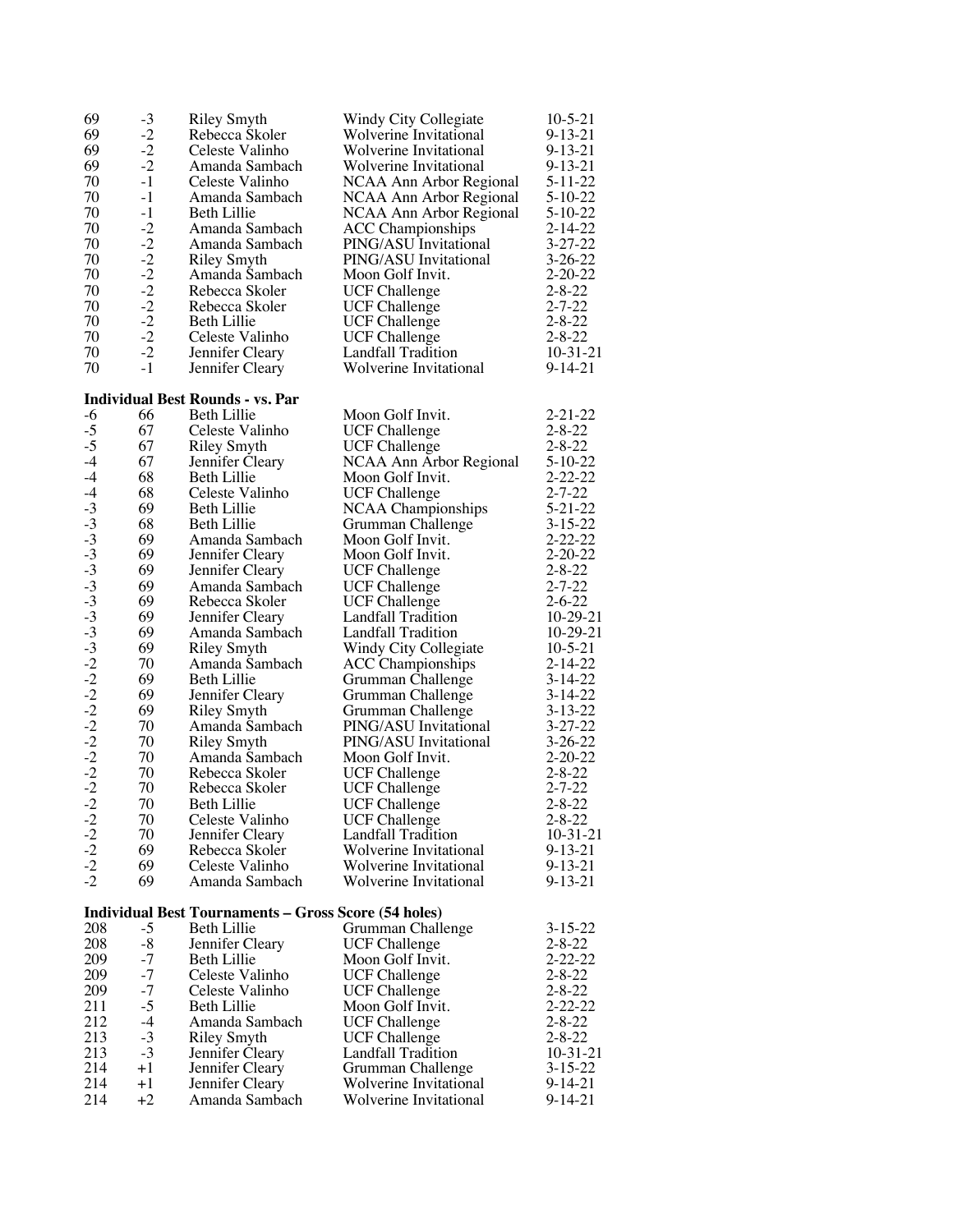| 215<br>215 | $-1$<br>$+2$ | Amanda Sambach<br>Amanda Sambach                 | <b>ACC</b> Championships<br>NCAA Ann Arbor Regional | $4 - 15 - 22$<br>$5 - 11 - 22$ |
|------------|--------------|--------------------------------------------------|-----------------------------------------------------|--------------------------------|
| 215        | $+2$         | Jennifer Cleary                                  | NCAA Ann Arbor Regional                             | $5 - 11 - 22$                  |
| 216        | Е            | Amanda Sambach                                   | PING/ASU Invitational                               | $3 - 27 - 22$                  |
| 216        | E            | Amanda Sambach                                   | Landfall Tradition                                  | $10-31-21$                     |
|            |              | Individual Best Tournaments – vs. Par (54 holes) |                                                     |                                |
| -8         | 208          | Jennifer Cleary                                  | <b>UCF Challenge</b>                                | $2 - 8 - 22$                   |
| $-7$       | 209          | Beth Lillie                                      | Moon Golf Invit.                                    | $2 - 22 - 22$                  |
| $-7$       | 209          | Celeste Valinho                                  | <b>UCF Challenge</b>                                | $2 - 8 - 22$                   |
| $-7$       | 209          | Celeste Valinho                                  | <b>UCF Challenge</b>                                | $2 - 8 - 22$                   |
| $-5$       | 208          | <b>Beth Lillie</b>                               | Grumman Challenge                                   | $3 - 15 - 22$                  |
| $-5$       | 211          | <b>Beth Lillie</b>                               | Moon Golf Invit.                                    | $2 - 22 - 22$                  |
| $-4$       | 212          | Amanda Sambach                                   | <b>UCF Challenge</b>                                | $2 - 8 - 22$                   |
| $-3$       | 213          | <b>Riley Smyth</b>                               | <b>UCF</b> Challenge                                | $2 - 8 - 22$                   |
| $-3$       | 213          | Jennifer Cleary                                  | <b>Landfall Tradition</b>                           | $10 - 31 - 21$                 |
| $-1$       | 215          | Amanda Sambach                                   | <b>ACC</b> Championships                            | $4 - 15 - 22$                  |
| Ε          | 216          | Amanda Sambach                                   | PING/ASU Invitational                               | $3 - 27 - 22$                  |
| E          | 216          | Amanda Sambach                                   | Landfall Tradition                                  | $10 - 31 - 21$                 |
| $+1$       | 214          | Jennifer Cleary                                  | Grumman Challenge                                   | $3 - 15 - 22$                  |
| $+1$       | 214          | Jennifer Cleary                                  | Wolverine Invitational                              | $9 - 14 - 21$                  |

# **Team Bests for 2021-22**

|       |       | <b>Team Best Rounds – Gross Score</b> |                    |               |
|-------|-------|---------------------------------------|--------------------|---------------|
| 274   | $-14$ | <b>UCF Challenge</b>                  | Third Round        | $2 - 8 - 22$  |
| 277   | -11   | <b>UCF Challenge</b>                  | Second Round       | $2 - 7 - 22$  |
| 280   | $-4$  | Grumman Challenge                     | Second Round       | $3 - 14 - 22$ |
| 281   | $-3$  | NCAA Ann Arbor Regional               | Second Round       | $5 - 10 - 22$ |
| 285   | $-3$  | Moon Golf Invit.                      | Third Round        | $2 - 22 - 22$ |
| 286   | $-2$  | <b>UCF</b> Challenge                  | <b>First Round</b> | $2 - 6 - 22$  |
| 286   | $+2$  | Wolverine Invitational                | Second Round       | $9 - 13 - 21$ |
| 287   | $+3$  | Grumman Challenge                     | Second Round       | $3 - 13 - 22$ |
| 287   | $-1$  | Moon Golf Invit.                      | <b>First Round</b> | $2 - 20 - 22$ |
| 288   | E     | Moon Golf Invit.                      | Second Round       | $2 - 21 - 22$ |
| 288   | E     | Landfall Tradition                    | Third Round        | $10-31-21$    |
| 288   | $+4$  | Wolverine Invitational                | Second Round       | $9 - 13 - 21$ |
| 290   | $+6$  | NCAA Ann Arbor Regional               | Third Round        | $5 - 11 - 22$ |
| 290   | $+2$  | <b>ACC</b> Championships              | Third Round        | $4 - 15 - 22$ |
| 290   | $+2$  | Landfall Tradition                    | <b>First Round</b> | $10-29-21$    |
|       |       | Team Best Rounds - vs. Par            |                    |               |
| $-14$ | 274   | <b>UCF Challenge</b>                  | Third Round        | $2 - 8 - 22$  |
| $-11$ | 277   | <b>UCF Challenge</b>                  | Second Round       | $2 - 7 - 22$  |
| $-4$  | 280   | Grumman Challenge                     | Second Round       | $3-14-22$     |
| $-3$  | 281   | NCAA Ann Arbor Regional               | Second Round       | $5 - 10 - 22$ |
| $-3$  | 285   | Moon Golf Invit.                      | Third Round        | $2 - 22 - 22$ |
| $-2$  | 286   | <b>UCF Challenge</b>                  | <b>First Round</b> | $2 - 6 - 22$  |
| $-1$  | 287   | Moon Golf Invit.                      | <b>First Round</b> | $2 - 20 - 22$ |
| E     | 288   | Moon Golf Invit.                      | Second Round       | $2 - 21 - 22$ |
| E     | 288   | Landfall Tradition                    | Third Round        | $10-31-21$    |
| $+2$  | 290   | <b>ACC Championships</b>              | Third Round        | $4 - 15 - 22$ |
| $+2$  | 290   | <b>Landfall Tradition</b>             | <b>First Round</b> | $10-29-21$    |
| $+2$  | 286   | Wolverine Invitational                | Second Round       | $9 - 13 - 21$ |
| $+3$  | 287   | Grumman Challenge                     | Second Round       | $3 - 13 - 22$ |

#### **Team Best Tournaments – Gross Score (54 holes)**

| 837 | $-27$ | <b>UCF Challenge</b>      | $2 - 8 - 22$   |
|-----|-------|---------------------------|----------------|
| 860 | $-4$  | Moon Golf Invitational    | $2 - 22 - 22$  |
| 863 | $+11$ | Wolverine Invitational    | $9 - 14 - 21$  |
| 864 | $+12$ | Grumman Challenge         | $3 - 15 - 22$  |
| 865 | $+13$ | NCAA Ann Arbor Regional   | $5 - 11 - 22$  |
| 872 | $+8$  | <b>Landfall Tradition</b> | $10 - 31 - 21$ |